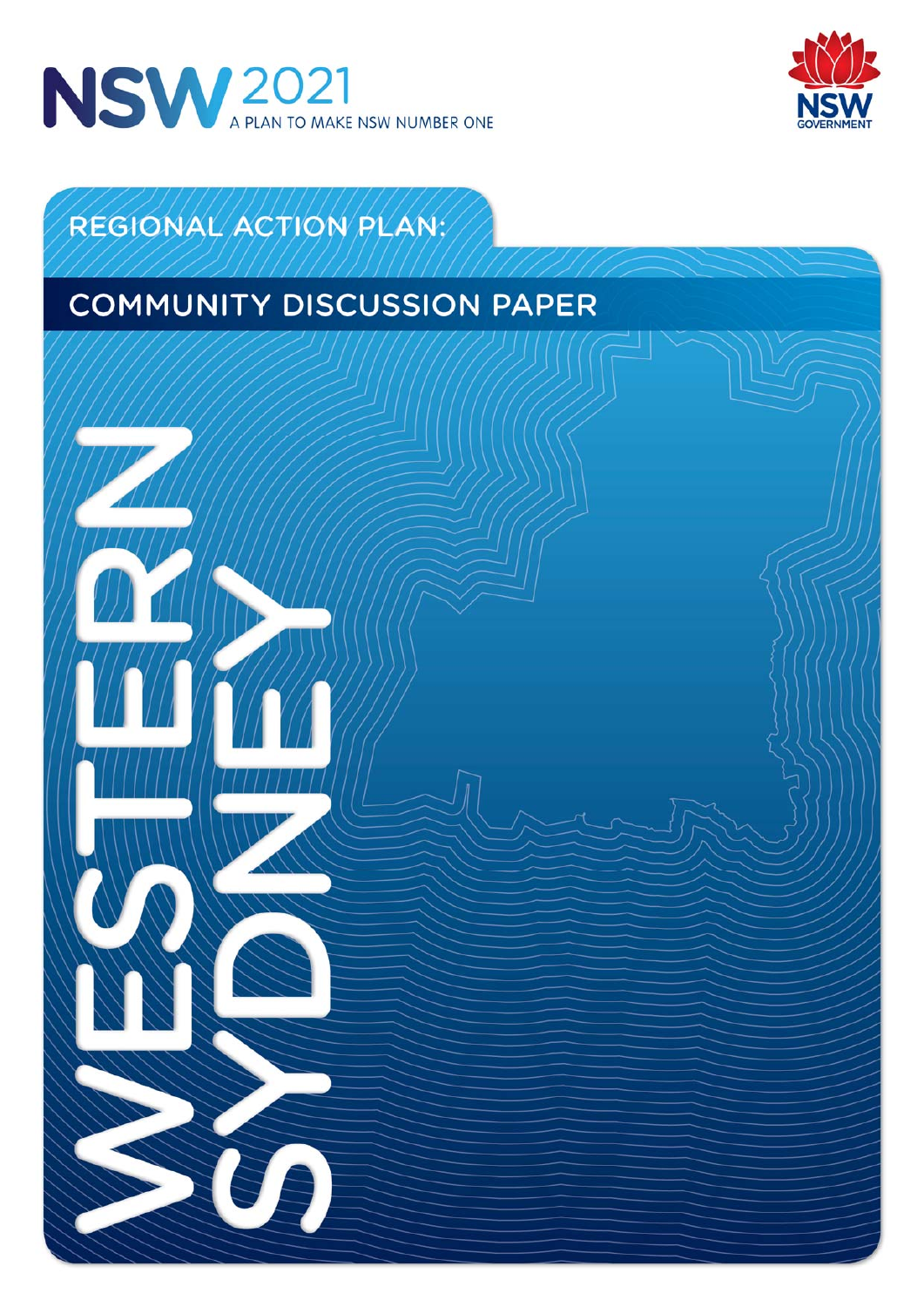

### **Local communities set priorities**

A Western Sydney Regional Action Plan is being developed to identify the immediate actions the NSW Government can take to deliver on community priorities, increase opportunities and improve the quality of life for people living in Western Sydney.

This Community Discussion Paper has been prepared to begin the conversation with the Western Sydney community.

#### **NSW 2021**

The Western Sydney Regional Action Plan will be aligned to NSW 2021, guiding policy and budget decision-making.

NSW 2021 is the Government's 10-year strategic business plan to rebuild the economy, return quality services, renovate infrastructure, strengthen our local environment and communities, and restore accountability to government.

Regional Action Plans will complement the longer term strategies shown below by identifying actions that can be delivered in a shorter timeframe.

#### **Have your say**

During late February and throughout March, Ministers and Government officials will be travelling around NSW to talk to communities about their local priorities and the actions Government can take to address them.

Input to the development of the Regional Action Plans can also be provided online at **www.haveyoursay.nsw.gov.au/nsw2021**



The outcomes of consultation with local communities and key stakeholders will inform final Regional Action Plans which will be released in mid 2012.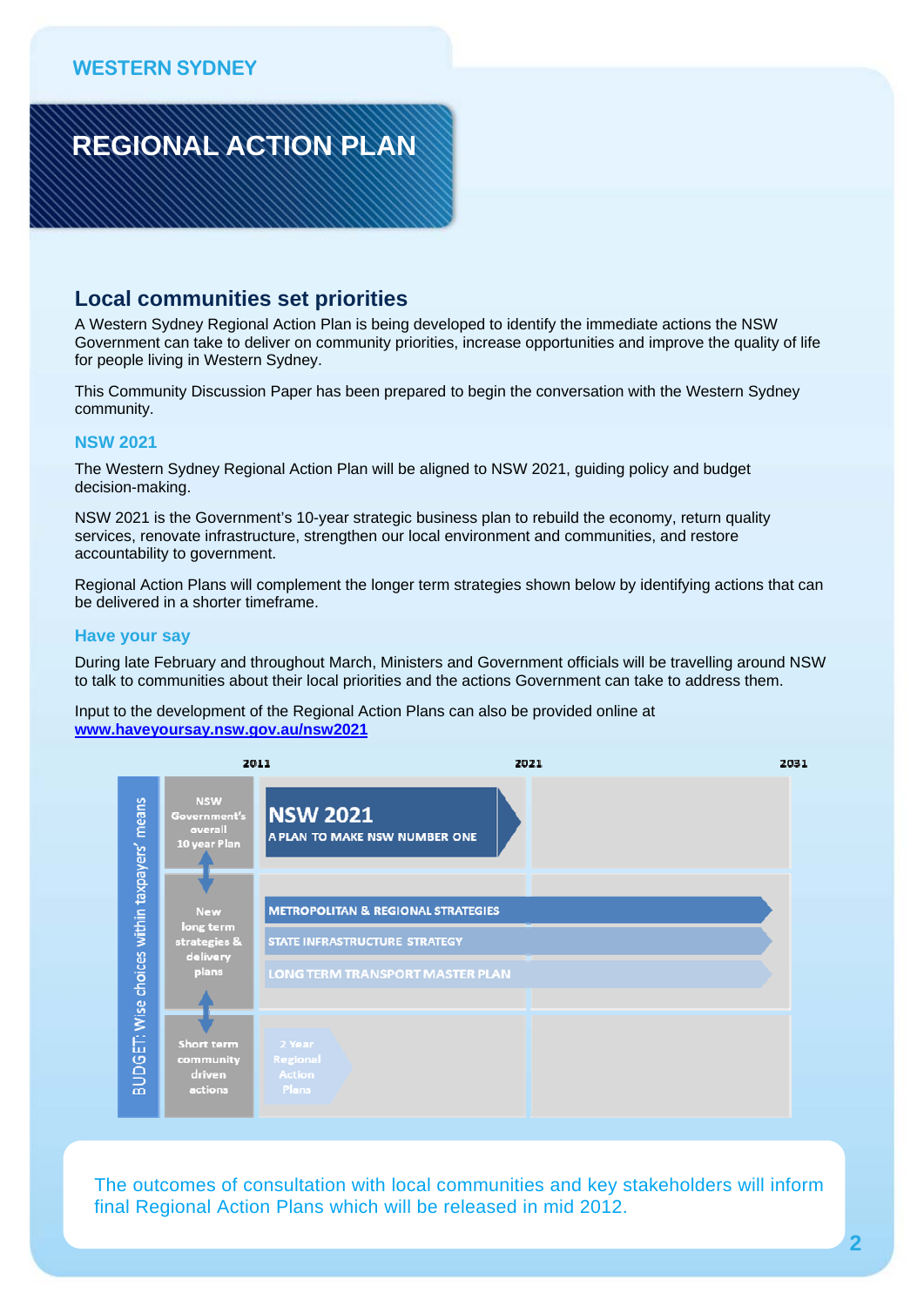# **VISION FOR WESTERN SYDNEY**

The vision for Western Sydney is to strengthen its regional economy through the development of additional employment land, extensive unique parklands, modern housing options, first-class educational facilities and new transport linkages, while maintaining its unique urban and rural residential lifestyles.

#### **An economic powerhouse**

Western Sydney is a key engine room of the NSW economy and will continue to grow and diversify, maintaining its position as the largest manufacturing region in Australia. It will continue to be a pivotal transport and logistics hub due to its strategic location, strong skills base, significant road and rail infrastructure, extensive freight services and market access.

#### **A well connected region**

Western Sydney will become even better connected by fast, efficient and regular transport services within Western Sydney and to other regions, including improved connections to major airports and ports, and reduced travel times.

#### **More support for the disadvantaged**

Vulnerable and disadvantaged groups in the region, including the homeless, will be receiving more support.

#### **Better access to education and training**

Strategies will be developed to deliver education and training to young people in the region to address youth unemployment and provide better access to employment support, taking advantage of Western Sydney's outstanding educational facilities and research institutions including the University of Western Sydney and the Western Sydney TAFE Institute.

#### **Environmentally sustainable**

The high social, economic and environmental value of the Hawkesbury–Nepean River and its catchment will be supported in step with urban development.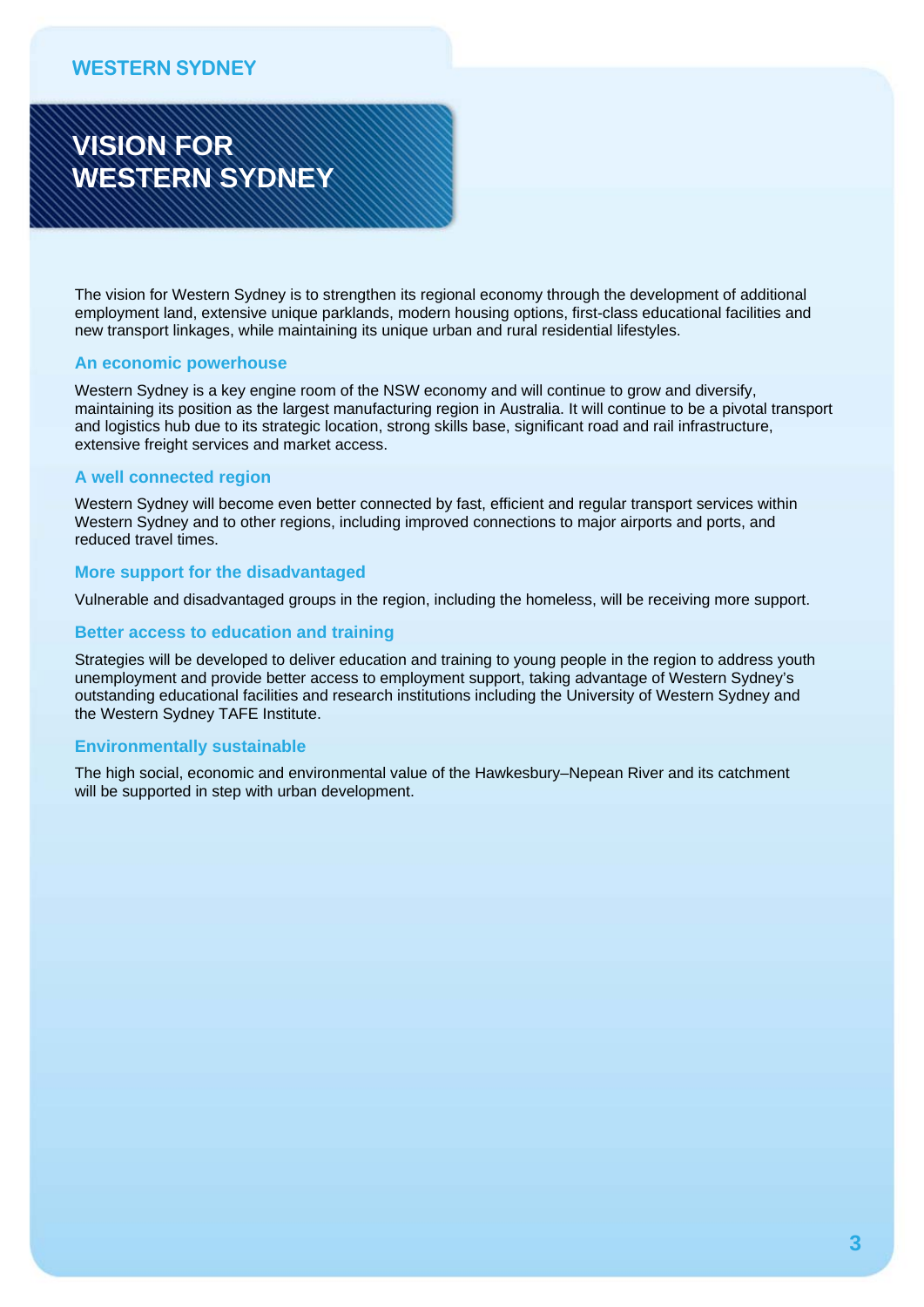# **ABOUT OUR REGION**

Western Sydney is part of the Greater Western Sydney Region, one of Australia's economic powerhouses. It includes the Local Government Areas of Auburn, Blacktown, Blue Mountains, Hawkesbury, Holroyd, Parramatta, Penrith and The Hills.

It is forecast that half of Sydney's population will be living in Greater Western Sydney by 2036, requiring the construction of about 87,000 new homes in Western Sydney.

#### **Population**

1,168,844 people

#### **Area**

5,387 square kilometres

#### **Regional overview**

 One of Australia's largest and fastest growing regional populations

**WESTERN SYDNEY MAP** 

Strong manufacturing sector and business parks

- A strategic distribution hub for goods throughout Australia with a significant transport and logistics sector
- A strong professional services sector with major commercial centres including Parramatta, Norwest and Penrith.

#### **Competitive advantages**

- A large, multicultural workforce and a diverse industry base
- Easy access to the Sydney CBD
- Excellent telecommunications and transport infrastructure
- Affordable industrial property and office space
- Established infrastructure including rail, roads, schools, tertiary education institutions and hospitals
- Plentiful supply of employment land.



#### **Local Government Areas**

- 1. Hawkesbury
- 2. The Hills
- 3. Blue Mountains
- 4. Penrith
- 5. Blacktown
- 6. Parramatta
- 7. Holrovd
- 8. Auburn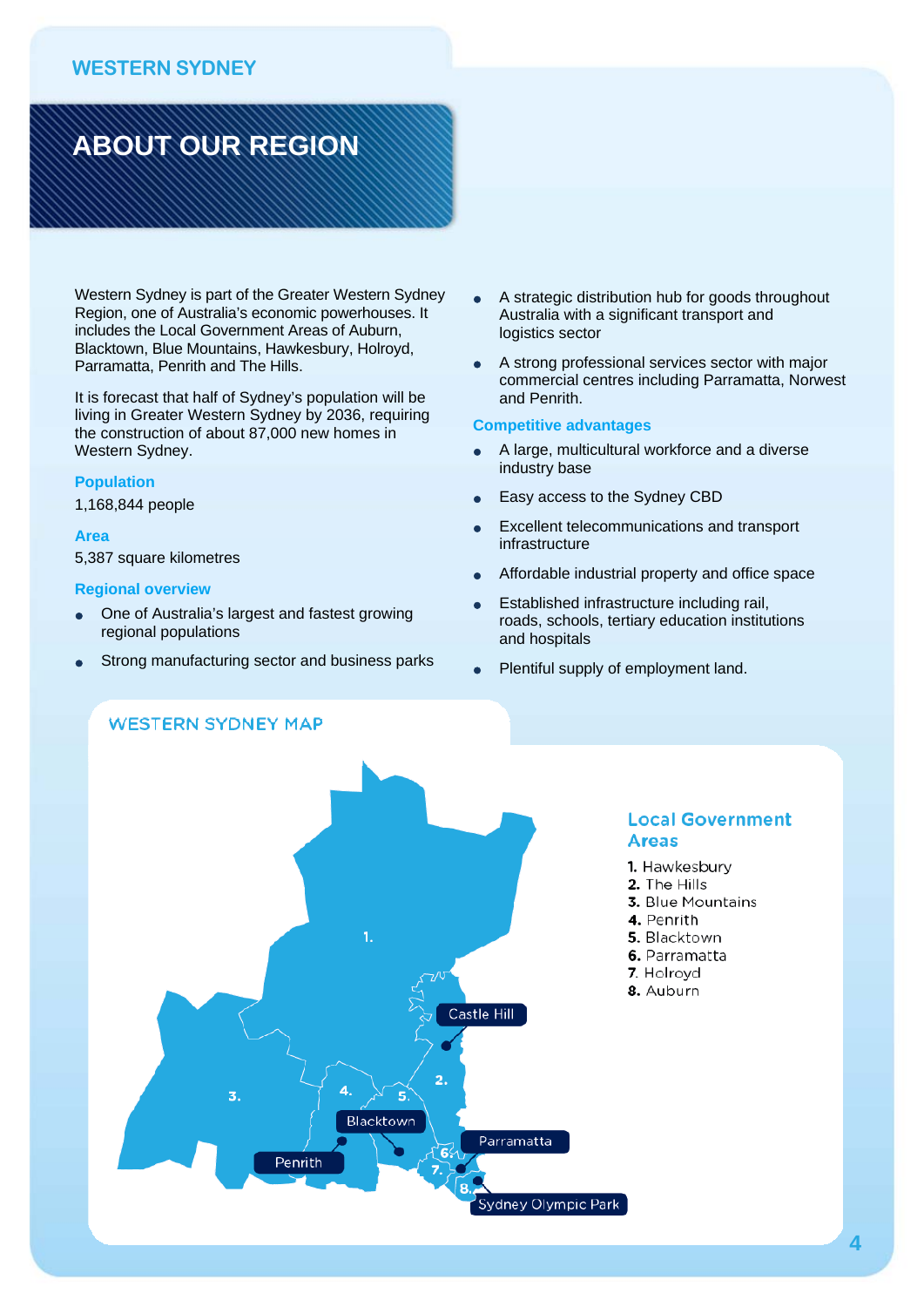

**Based on discussion with regional leaders and contributions from individuals on the NSW 2021 'Have your Say' website, the NSW Government has identified the following priorities for consideration by the Western Sydney community:** 

- ❖ Grow the economy of Western Sydney
- Improve access to jobs and facilitate employment growth, particularly for young people
- Improve strategic planning to protect valuable agricultural land
- Provide greater access to affordable housing options
- Reduce travel times
- Deliver appropriate services to disadvantaged and vulnerable members of our community
- \* Improve local natural environmental assets and the health of the Hawkesbury-Nepean River.

The NSW Government would like your thoughts on the priorities for **The NSW Government would like your thoughts on the priorities for**  Western Sydney. **Western Sydney.**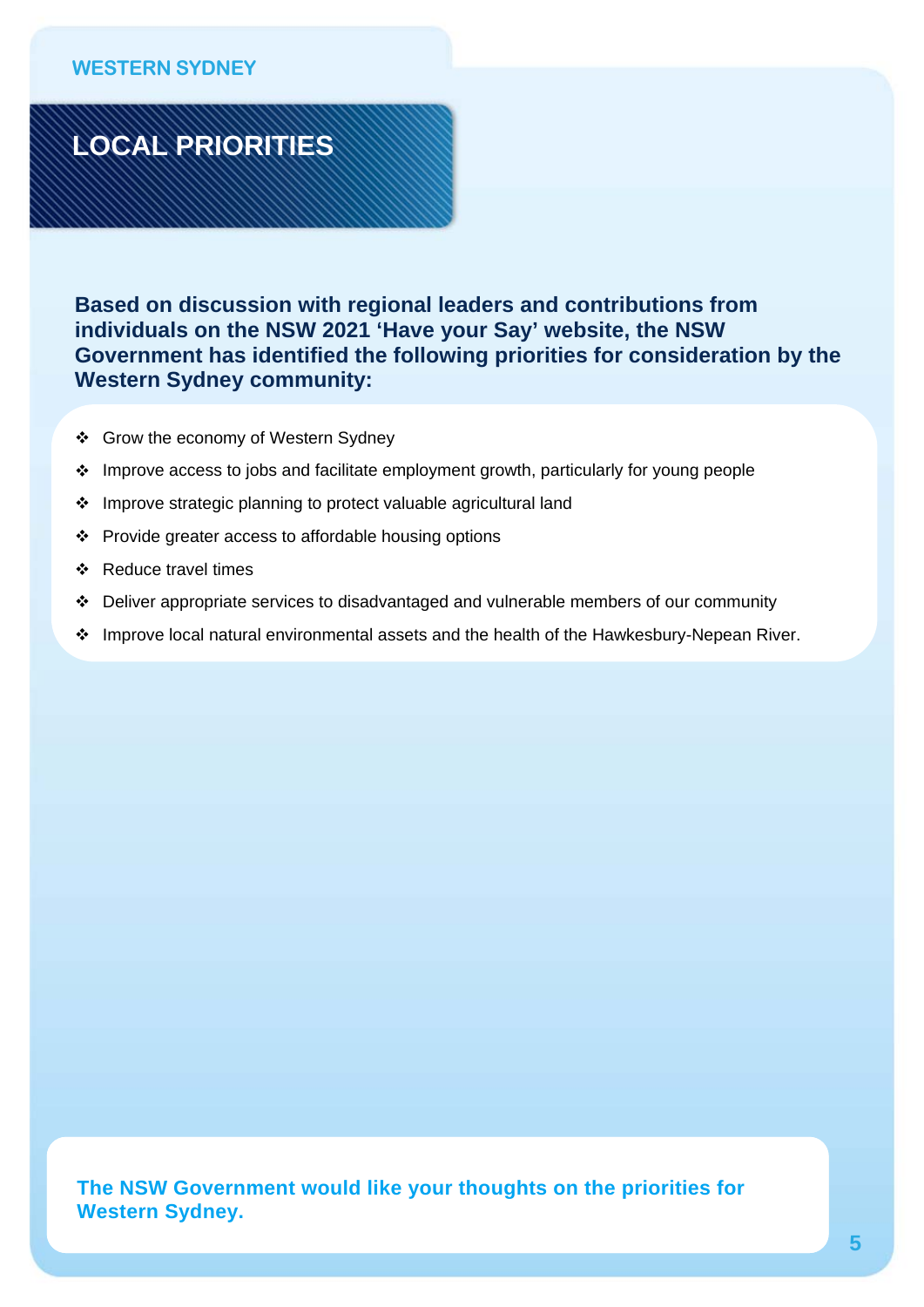**ECONOMY** 

## **Grow the economy of Western Sydney**

Western Sydney is one of Australia's fastest growing regional populations. An important priority for Western Sydney is to grow its economy to:

- Maintain its position as the largest manufacturing region in Australia
- Continue to grow and diversify the economy
- Position key sectors of the economy for strong growth, resilience, improved innovation and productivity, global competitiveness and new investment opportunities.

This local priority relates to NSW 2021 *Goal 1:Improve the performance of the NSW economy and Goal 3 Drive economic growth in regional NSW.* 

### **Priority Actions**

#### **Support economic diversification and increase business investment**

- Develop 10 Year Industry Action Plans which will provide a framework for government and industry engagement to ensure NSW can take advantage of growth opportunities for five initial sectors: Manufacturing, Professional Services, Tourism and Events, International Education and Research and the Digital Economy
- Establish the Greater Western Sydney Economic Development Taskforce to develop strategies to increase productive capacity, with a focus on maximising skills and entrepreneurship
- Build awareness of Western Sydney as a tourist and event destination and increase visitor numbers, specifically:
	- ‐ Developing and delivering cooperative marketing campaigns
	- Improving the capacity and capability of tourism operators.

#### **Increase education and training opportunities**

- Expand customised training and other services to industry and businesses to foster innovation and improve productivity
- Increase the skills base and productivity of manufacturing sector workers through implementation of work based competitive manufacturing training initiatives
- Consider the potential contribution of a Norwest Grad School.

#### **Identify new employment lands**

 Investigate possible locations for a future Western Sydney Regional Business Park in partnership with local councils.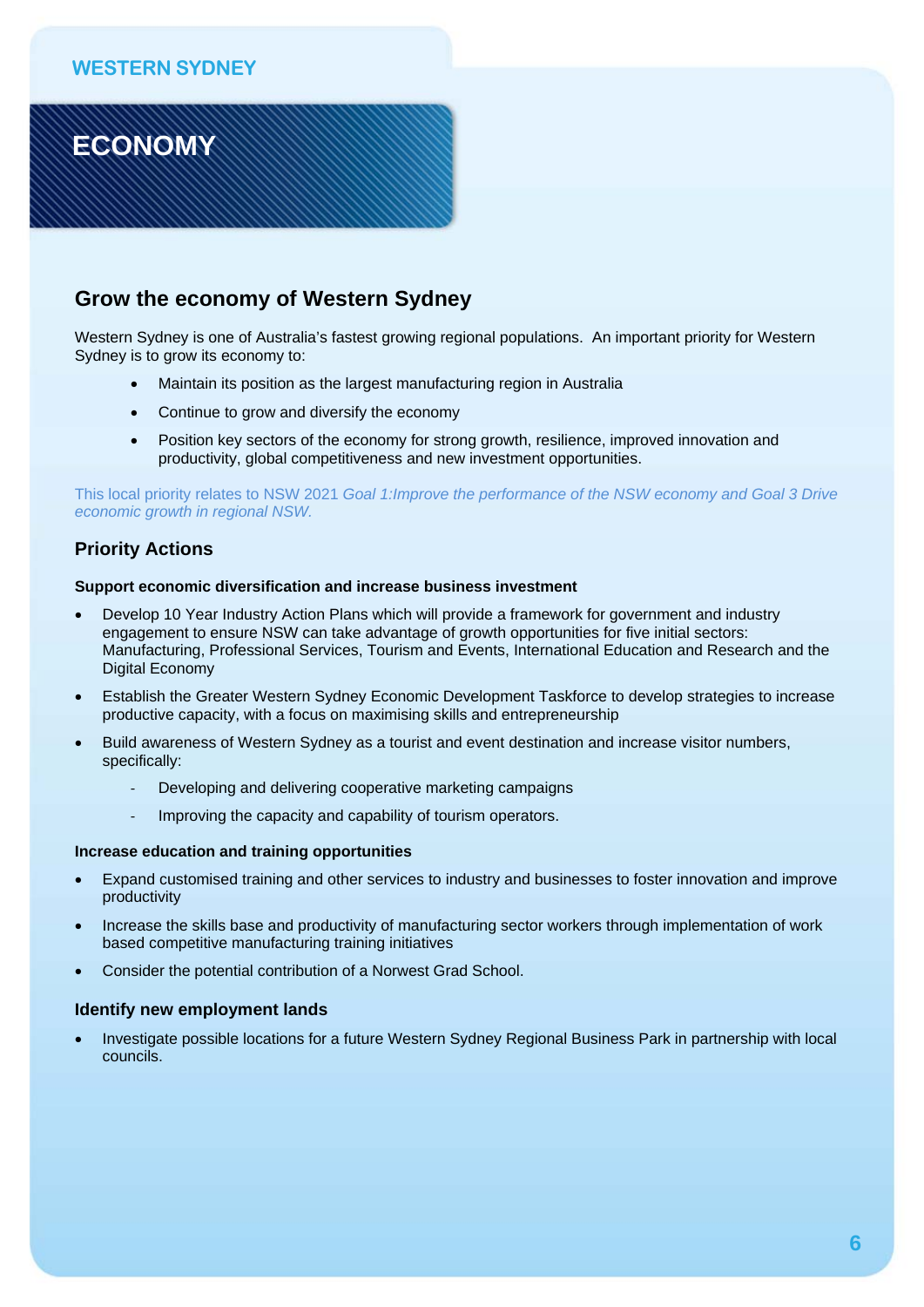**ECONOMY** 

# **Improve access to jobs and facilitate employment growth, particularly for young people**

Western Sydney has a young population and a higher than average level of youth unemployment as well as lower levels of school completion. New strategies need to be developed to improve education and training for young people and provide better access to employment support.

*This priority relates to NSW 2021 Goal 6: Strengthen the NSW Skills Base and Goal 13: Better protect the most vulnerable members of our community and break the cycle of disadvantage.* 

### **Priority Actions**

#### **Provide training and support**

- Provide support to students at risk of withdrawing from school through targeted programs such as the Participation Phase Initiative which works in partnership with schools to help students to access further education, training or employment options
- Deliver customised training solutions through TAFE NSW to assist unemployed people gain the skills needed to successfully find jobs
- Expand the range of employment services offered to students by TAFE NSW to assist them in gaining employment, including services at Mount Druitt College. Increase access to these services by making them available to other Western Sydney Institute College students and the broader community
- Provide more options for people to move from schools to tertiary education this will include expanding the types of higher education courses offered by TAFE NSW to build on their existing degree programs in accounting and early childhood education and care.

#### **Provide targeted employment options**

- Provide the Indigenous Police Recruitment Our Way Delivery program which supports Aboriginal people to join the NSW Police Force
- Encourage partnerships between schools and the tertiary sector to improve engagement, retention and attainment of young people to Year 12 or equivalent (in particular Aboriginal young people) and to assist their transition to employment or further study.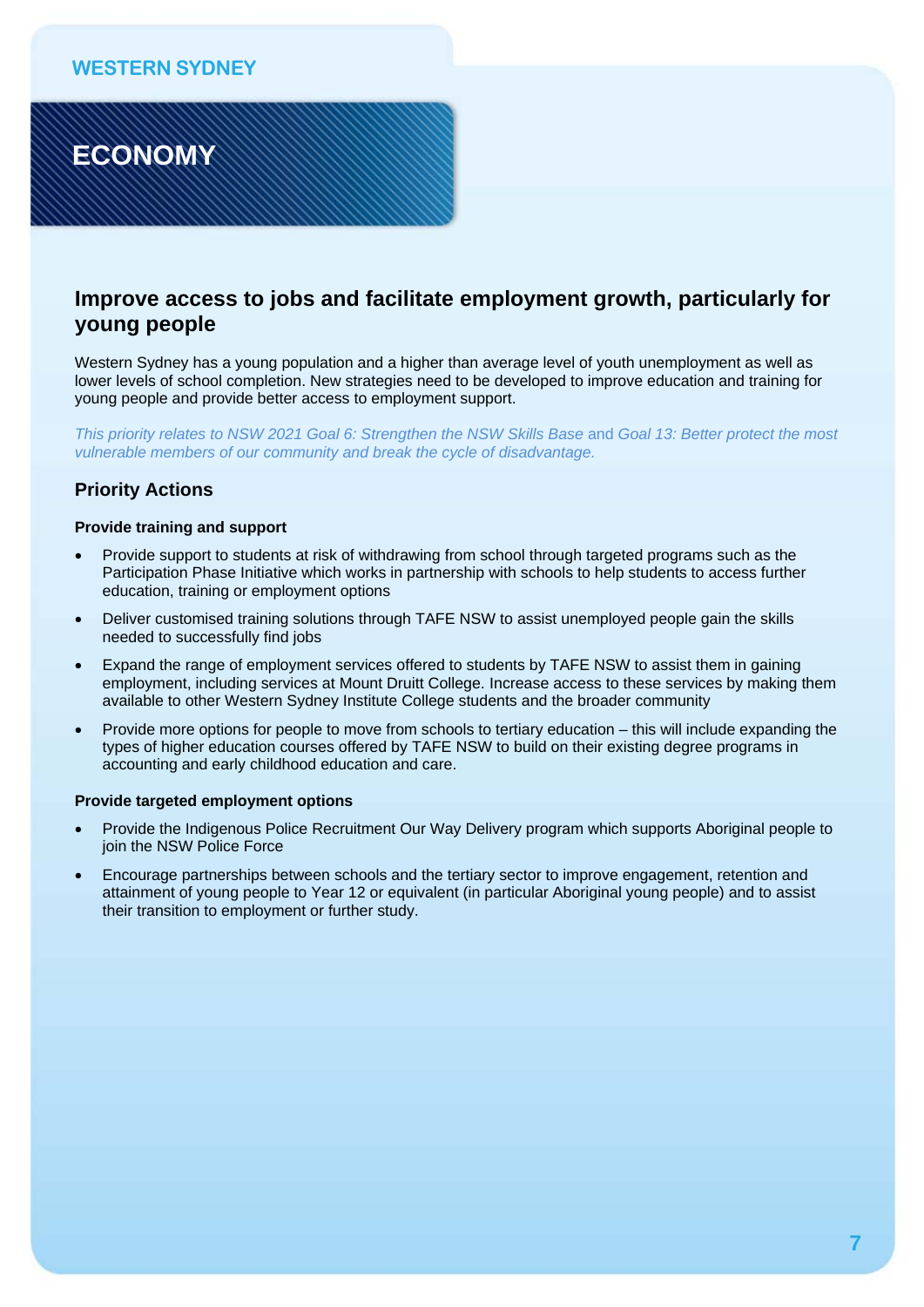# **ECONOMY**

## **Improve strategic planning to protect valuable agricultural land**

Improved strategic planning will address loss of valuable agricultural land and food production in the Sydney Basin as a result of housing development, coal seam gas mining and the impact on water resources, agricultural land and residential sites.

*This priority relates to NSW 2021 Goal 3: Drive economic growth in regional NSW* and *Goal 22: Protect our natural environment.* 

### **Priority Actions**

#### **Boost a sustainable agricultural industry**

- Facilitate sustainable agriculture within the region through strategic land use planning of land on the urban fringe
- Develop business skills within the agricultural industry by delivering programs such as the Western Sydney Parklands Trust Future Farming program, which promotes economic growth and sustainable agriculture practices.

#### **Coal seam gas reforms**

- The NSW Government will reform coal seam gas regulation including:
	- Requiring new state significant mining or petroleum projects which might affect agriculture to submit an Agricultural Impact Statement
	- Developing an Aquifer Interference Policy to guide activities that affect aquifers
	- Reviewing environmental regulations for the natural gas industry to ensure they are safe and environmentally appropriate for coal seam gas development
	- Requiring exploration licences to be publicly exhibited and ensuring all public submissions are considered when determining exploration licences
	- Banning the use of evaporation ponds in coal seam gas production.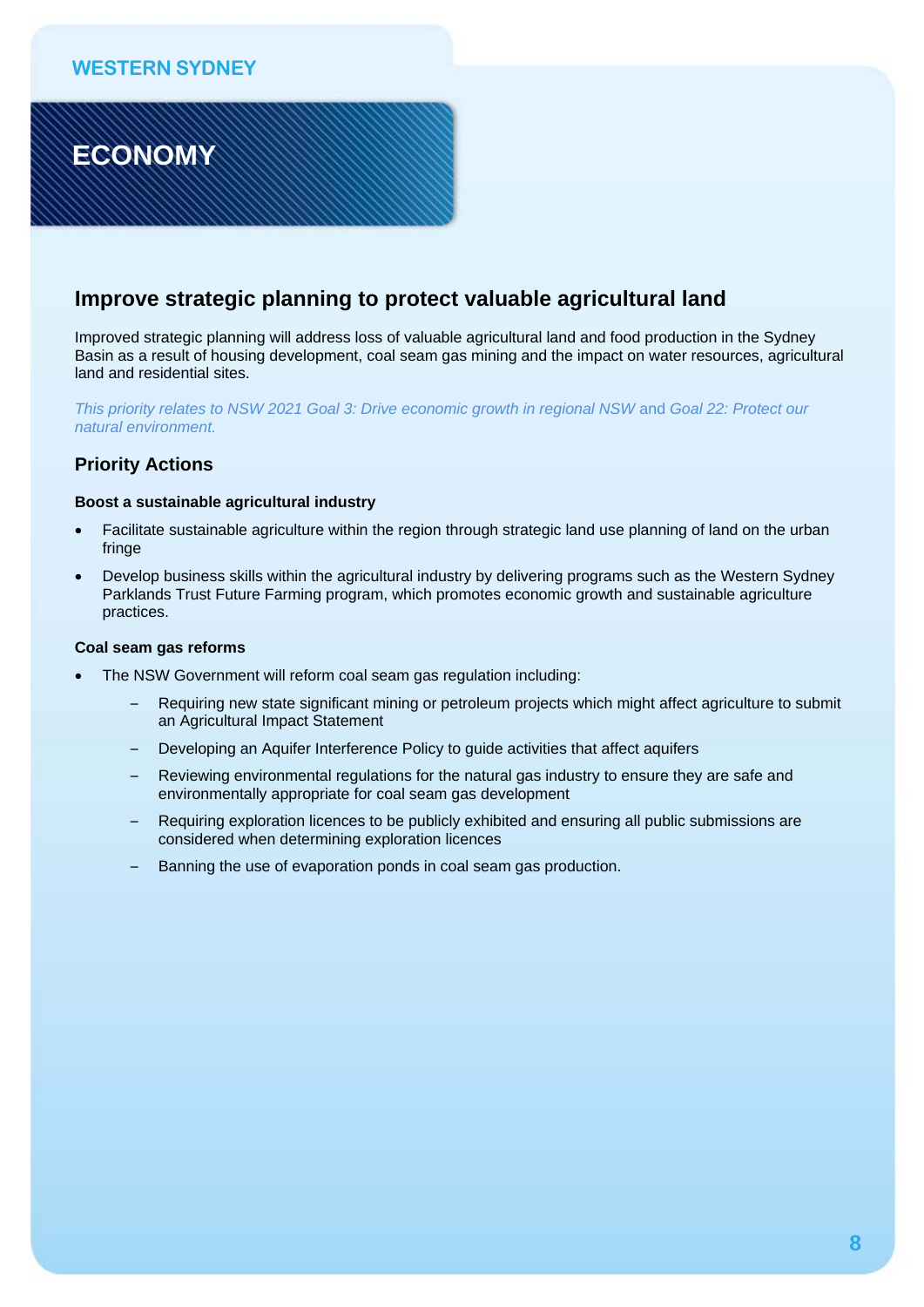# **ECONOMY**

## **Provide greater access to affordable housing options**

Purchasing or renting a home is the main cost of living faced by most individuals and families. Making sure there is sufficient supply of land for new housing is one way of managing costs.

Many families and individuals are reliant on government support for housing (including social housing) and other services. Private rental accommodation is limited and is often beyond the means of these families.

*This priority relates to NSW 2021 Goal 5: Place downward pressure on the cost of living and Goal 13 Better protect the most vulnerable members of the community and break the cycle of disadvantage.* 

### **Priority Actions**

#### **Maximise land supply for housing**

- Deliver 10,000 home sites in Greater Western Sydney, including 5,600 in South Western Sydney and 4,400 in North Western Sydney
- Develop a 4 year delivery program for home sites in Greater Western Sydney, identifying land to be brought into the program and critical infrastructure
- Review new housing opportunities to consider the possibilities of all potential land release areas that can deliver new housing in the short term.

#### **Provide affordable housing options**

- Provide affordable housing options through the Housing Pathways process (a single assessment process), including access to:
	- Private Rental Assistance
	- Existing social housing vacancies
	- Additional supply of social housing.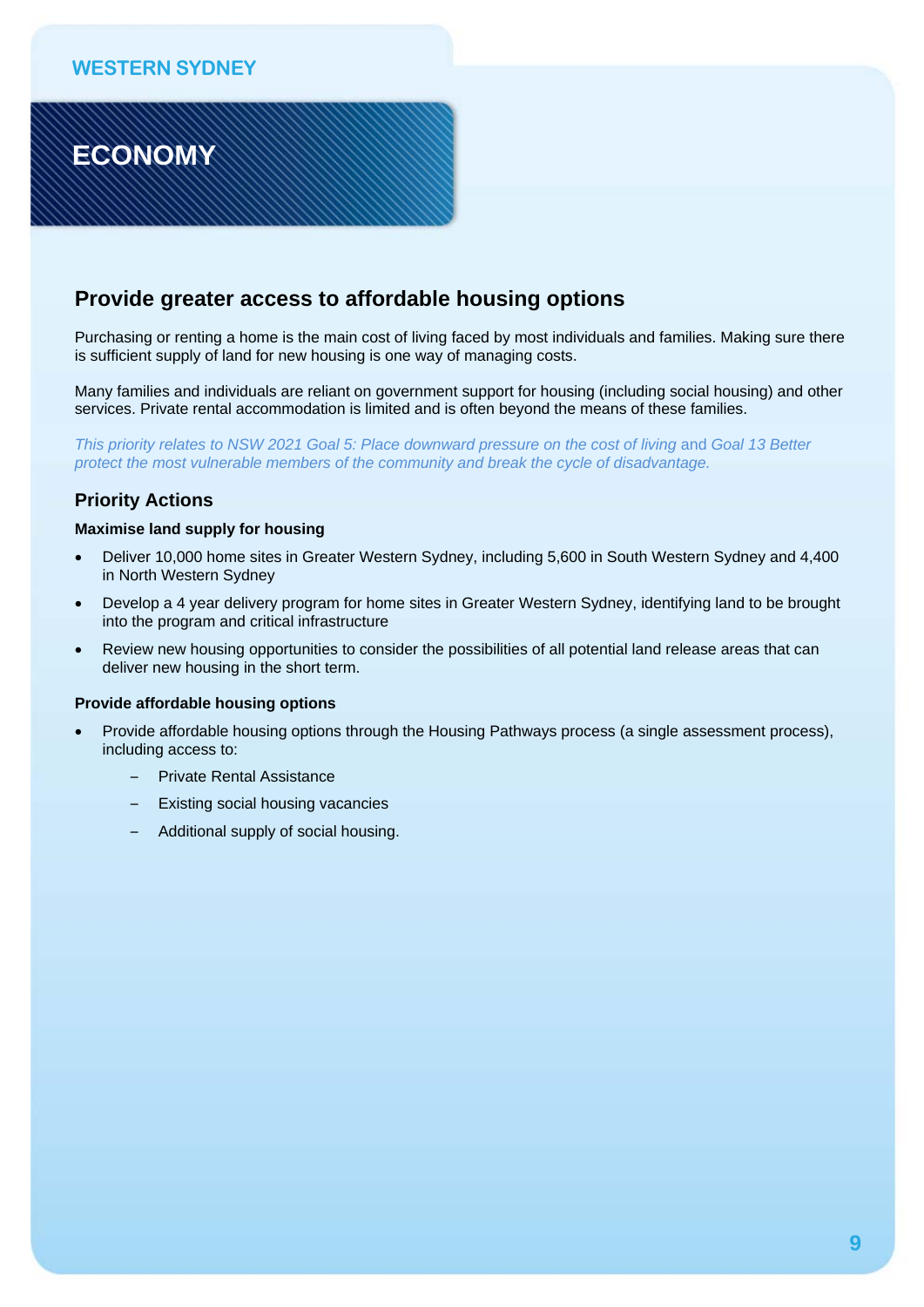# **QUALITY SERVICES - TRANSPORT**

# **Reduce travel times**

There is a need to reduce road congestion and improve public transport in Western Sydney, particularly for the AM and PM commutes on the M4, M5 and M7. Better public transport services and cross-regional coverage are also needed to help reduce congestion.

Many of the region's workers commute long distances to employment, placing a strain on productivity and families. More skilled employment opportunities in the region would reduce travel times and costs, lift productivity and improve family life.

This local priority relates to NSW 2021 *Goal 7: Reduce travel times* and *Goal 20: Build Liveable Centres.* 

### **Priority Actions**

#### **Improve transport planning**

 Develop a NSW Long Term Transport Master Plan\* which will identify the role of each transport mode (including rail, road, buses, ferries, taxis, cycling and walking) in meeting future needs for NSW.

#### **Provide greater transport choices**

 Deliver the North West Rail Link which will provide approximately 300,000 residents in the north west with rail access to Epping, Macquarie Park, Chatswood, St Leonards, North Sydney and the CBD, new rail services to existing suburbs in the Hills District and a major increase in services to the Macquarie University and Macquarie Park area.

#### **Improve road based travel efficiency and connectivity**

- Deliver road infrastructure upgrades, including:
	- ‐ Construction of Erskine Park Link Road which will connect Erskine Park with the M7 Orbital
	- ‐ Upgrading of the Great Western Highway to four lanes between Emu Plains and Katoomba and to mostly three lanes between Katoomba and Mount Victoria. Upgraded sections will include: Woodford to Hazelbrook; Lawson; upgrades at Bullaburra and between Bullaburra and Wentworth Falls; Wentworth Falls East
	- ‐ Planning for the replacement of the Windsor Bridge over the Hawkesbury River
	- ‐ Planning for Stage 1 of the Werrington Arterial between the M4 Motorway and the Great Western **Highway**
	- ‐ Completion of the three kilometre Erskine Park Link Road will provide a vital link through the NSW Government's Western Sydney Employment Area, forming a connection between Lenore Lane, Erskine Park and Old Wallgrove Road, Eastern Creek
	- ‐ Upgrade of the Great Western Highway, which will improve travel times for motorists and a safer road environment for all motorists, pedestrians and cyclists
	- ‐ Deliver the Pinch Point Program to improve road based travel efficiency in Metropolitan Sydney, including projects on the Cumberland Highway and Old Windsor Road.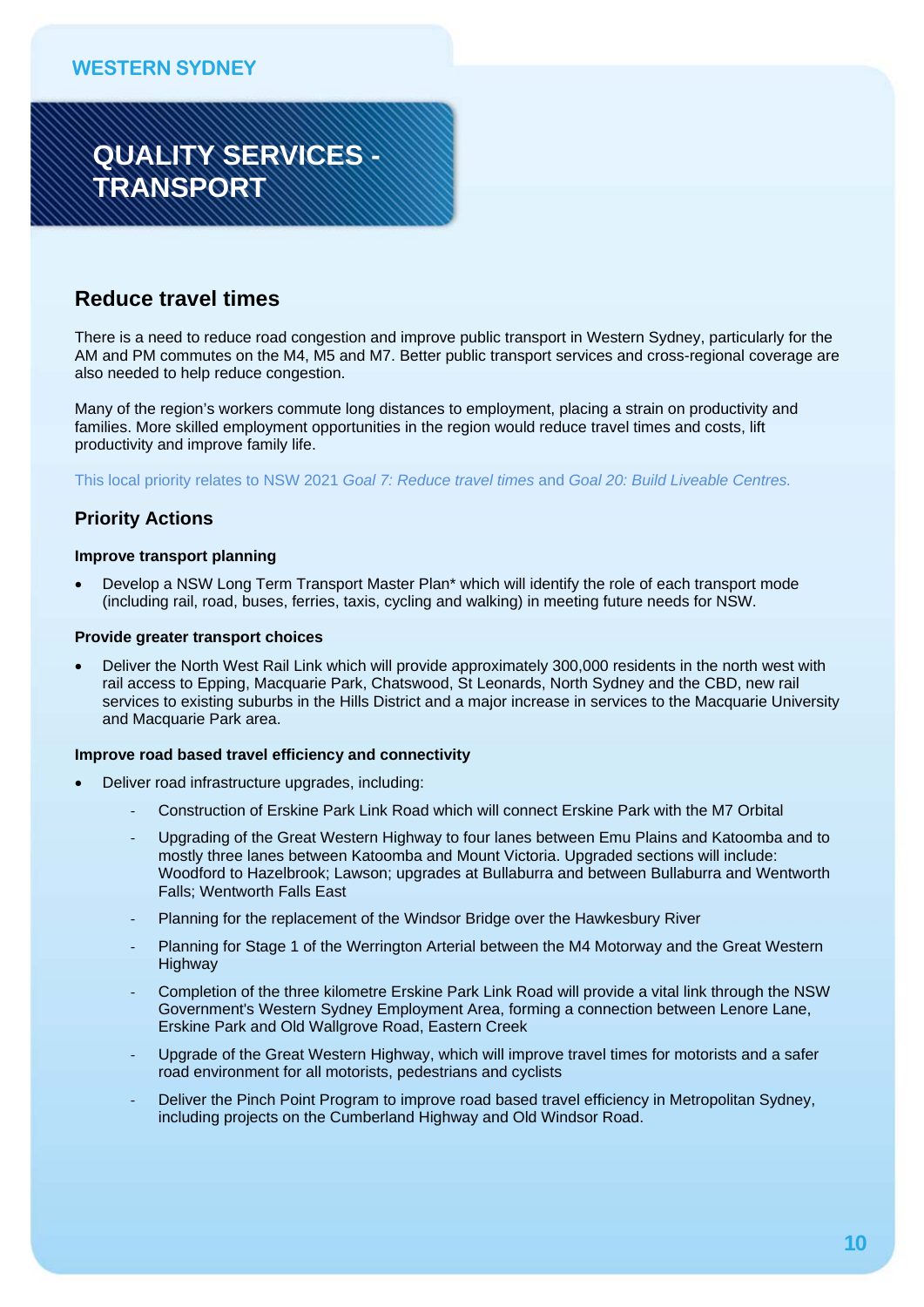# **QUALITY SERVICES - TRANSPORT**

#### **Improve public transport**

- Review CityRail and Western Sydney Bus timetables to deliver more consistent and reliable timetables, with frequencies reflecting demand and better rail and bus connections
- Implement bus priority measures on Strategic Bus Corridors 10: Parramatta to City (via Ryde) and 40: Parramatta to Castle Hill, including:
	- Bus lanes on Victoria Road at Ermington and Rydalmere
	- ‐ Southbound bus lane on Church Street between Barney Street and Pennant Hills Road, North Parramatta
	- Bus lane / bus bay on Windsor Road northbound between Hammers Road and Thomas Street, Northmead.

#### **\*Long Term Transport Master Plan**

There is an opportunity to provide feedback via the formal submissions process following the release of the Discussion Paper in late February 2012. Outcomes of the consultation process will inform the Transport Master Plan and the development of the regional transport strategies. For more information visit http://haveyoursay.nsw.gov.au/transportmasterplan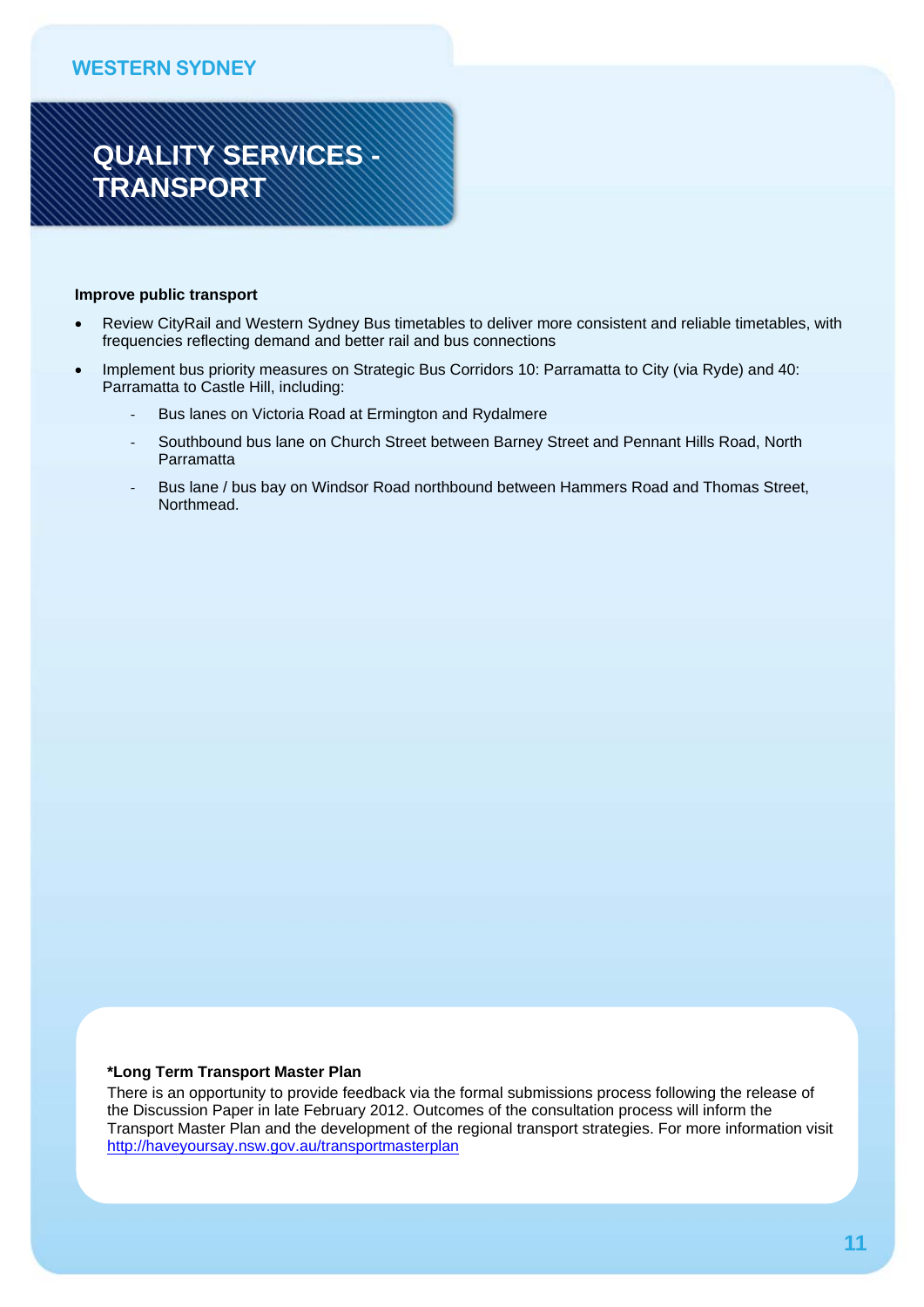

## **Deliver appropriate services to disadvantaged and vulnerable members of our community**

Greater Western Sydney accounts for 18% of homelessness in NSW. The region includes areas with families and individuals facing severe economic disadvantage, who are vulnerable to economic downturns and need increased support and opportunities.

This priority relates to NSW 2021 Goal 13 - *Better protect the most vulnerable members of our community and break the cycle of disadvantage* and *Goal 14 – Increase opportunities for people with a disability by providing supports that meet their individual needs and realise their potential.* 

### **Priority Actions**

#### **Improve access to affordable housing options and reduce homelessness**

- Develop the One Place One Plan Program in Mount Druitt and Auburn to deliver regional, place-based planning for disadvantaged communities
- Reduce social disadvantage within housing estates through upgrades of estates, sale of properties and redevelopment to achieve mixed income communities to improve social outcomes, with a particular focus on the most disadvantaged estates
- Deliver projects in the Greater Western Sydney Regional Homelessness Action Plan, which provide betterintegrated service delivery to the homeless and those at risk of homelessness, including early intervention strategies.

#### **Promote healthy lifestyles**

- Deliver the Healthy Children's Initiative in disadvantaged areas including Auburn, Holroyd, Mt Druitt, St Marys, which help children and their families to be fitter, healthier and happier
- Reduce smoking through targeted community programs including: Aboriginal Smoke Free Home Register, Smoking in Pregnancy project, Arabic Smoking Strategy and the establishment of the Western Sydney Aboriginal Tobacco Reduction Coalition
- Increase immunisation rates of children in disadvantaged areas, particularly focusing on Auburn, Mount Druitt and areas with high numbers of Aboriginal people.

#### **Deliver quality health services to improve health outcomes**

- Provide high quality health services to the community and improve access to services through initiatives such as the Telehealth Technology Centre at Nepean Hospital
- Deliver the Aboriginal Maternal and Infant Health Strategy to increase access to early intervention programs for mental health and drug and alcohol services to Aboriginal pregnant women and their families
- Deliver sustained mental health interventions for 0-7 year old children at high risk of disruptive behaviours and education failure.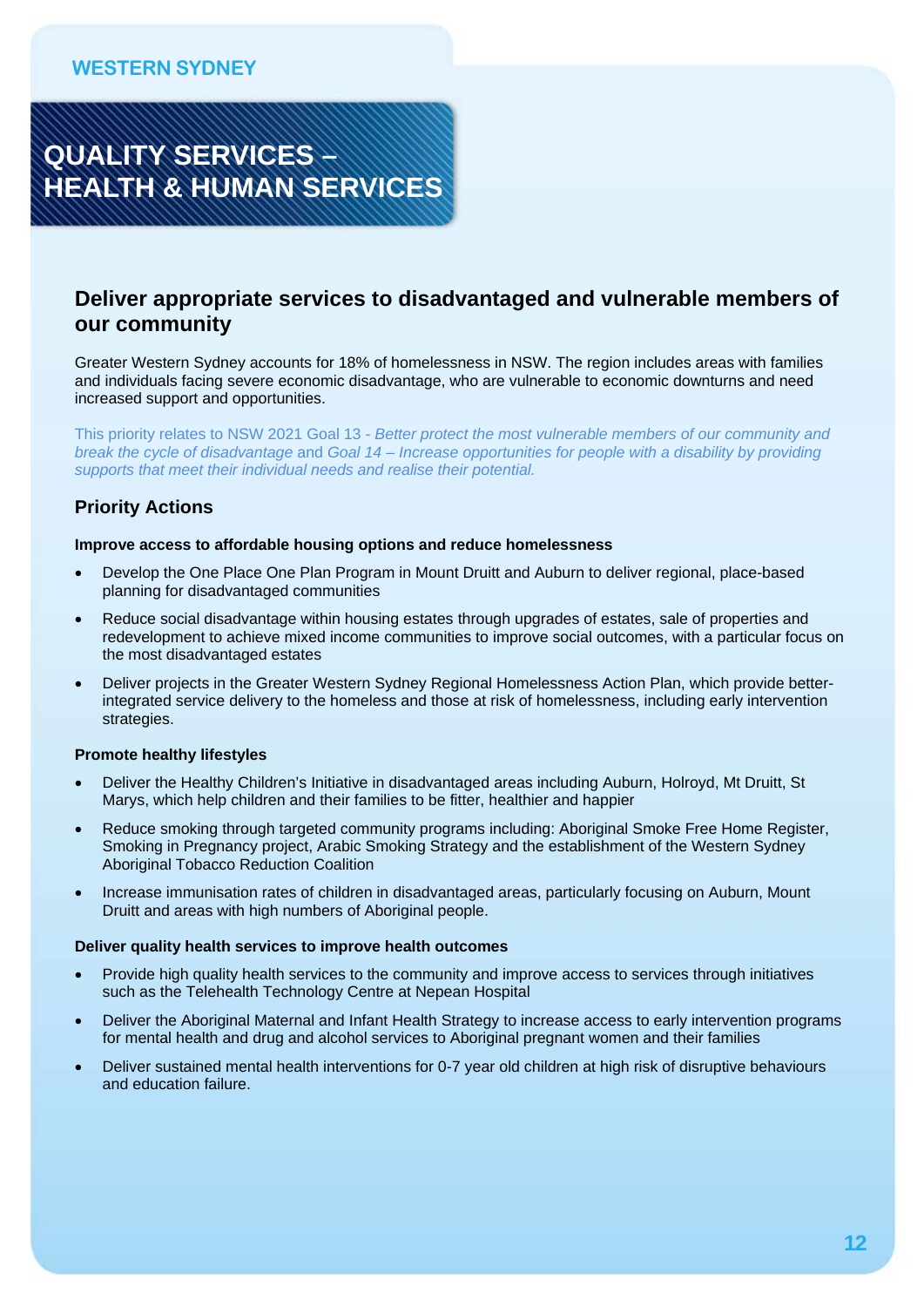

#### **Improve access to services**

- Improve access to Children's Therapy Services (speech pathology and occupational therapy) for disadvantaged families before children commence school
- Provide timely health assessments and priority health services for all children on entering the Out of Home Care system through establishing a system for ongoing review and monitoring health service access
- Deliver a range of coordinated and integrated early childhood, health and family support services to Aboriginal children and families through two Aboriginal Child and Family Centres in the Blacktown Local Government Area
- Improve service delivery to people with a disability by supporting the capacity of the non-government sector to deliver services which meet the needs of individuals and their families; undertaking proactive community engagement activities; and delivering client centred services and individualised funding packages.